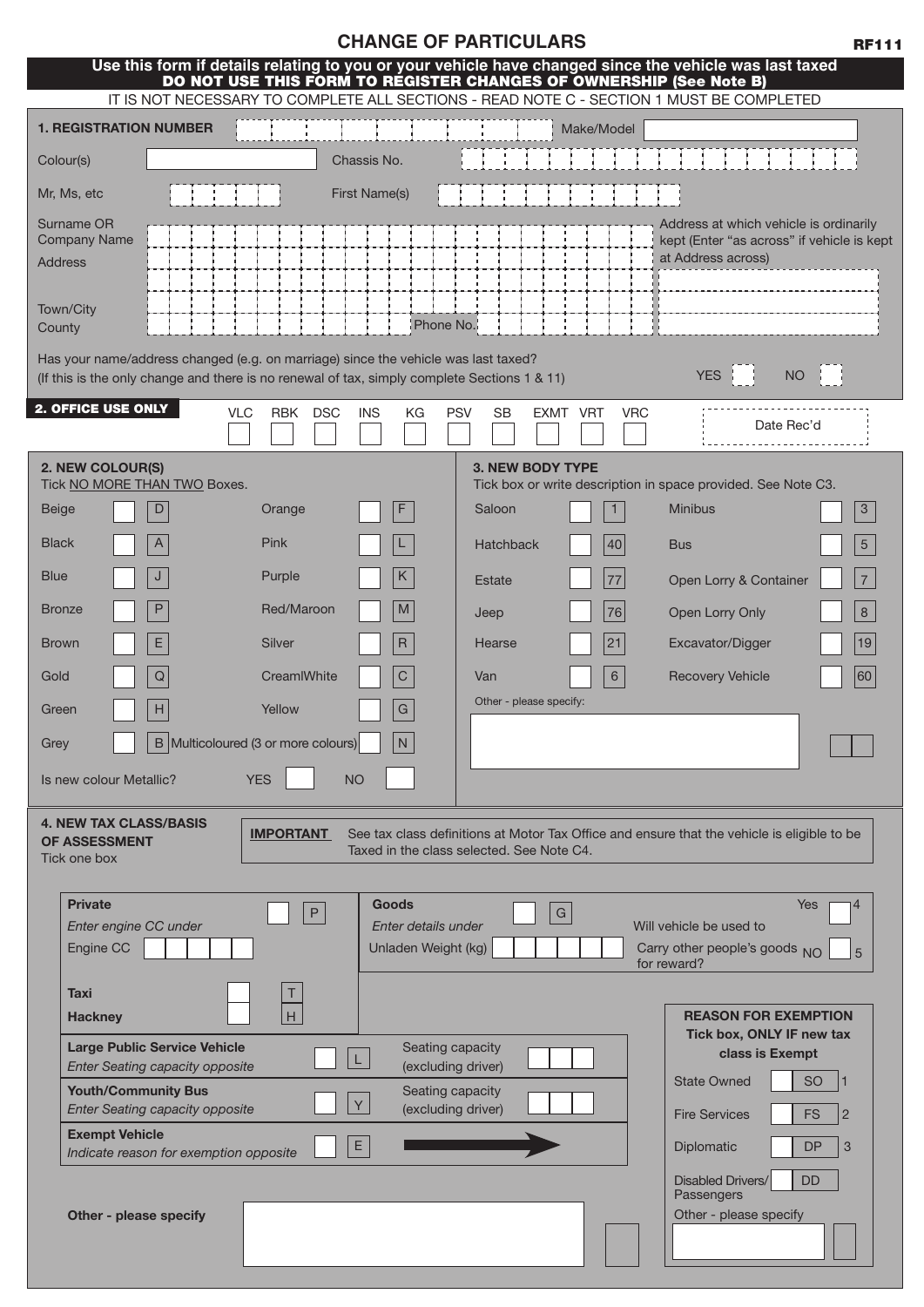| 5. DETAILS OF REPLACEMENT ENGINE FITTED TO VEHICLE                                                                                                                                                                                                                                       |
|------------------------------------------------------------------------------------------------------------------------------------------------------------------------------------------------------------------------------------------------------------------------------------------|
| <b>TM</b><br><b>DD</b><br>Engine No.                                                                                                                                                                                                                                                     |
| <b>Fuel Type</b><br><b>Date Fitted</b><br>cc<br>please specify<br>Day<br>Month<br>Year                                                                                                                                                                                                   |
| THIS DECLARATION MUST BE COMPLETED BY A MAIN DEALER                                                                                                                                                                                                                                      |
| I certify that the engine described above has been (fitted to/inspected in)<br>the vehicle.                                                                                                                                                                                              |
| Main Dealer Stamp<br>Signature                                                                                                                                                                                                                                                           |
| Date                                                                                                                                                                                                                                                                                     |
|                                                                                                                                                                                                                                                                                          |
| <b>6. INSURANCE DETAILS</b><br>Insurance Company Name (NOT Broker)                                                                                                                                                                                                                       |
| Expiry date of Insurance Certificate under Road<br>Traffic Act 1961, as amended<br>Month<br>Year<br>Day                                                                                                                                                                                  |
| Insurance Policy no.                                                                                                                                                                                                                                                                     |
| READ NOTE C8 BEFORE COMPLETING THIS SECTION                                                                                                                                                                                                                                              |
| <b>7. MOTOR TAX RENEWAL DETAILS</b><br><b>FROM FIRST DAY OF</b><br><b>TO LAST DAY OF</b><br>Assessment<br>All months between expiry of the last Motor Tax Disc<br>Month<br>Year<br>Month<br>Year<br>and start of new Disc must be covered by a Past<br>Owner, Non-Use or Arrears Period. |
| Arrears 15/4<br>7.1 Expiry date of Last Motor Tax Disc<br>To                                                                                                                                                                                                                             |
| 7.2 Past Owner Period (if applicable)<br>Checked                                                                                                                                                                                                                                         |
| To<br>7.3 Non-Use Period (if applicable)                                                                                                                                                                                                                                                 |

7.4 Arrears Period (if applicable)

7.5 Tax Disc Now Required:

7.6 Undercharge Due to Changes (if applicable)

# 8. DECLARATION (See Note C11)

I declare the particulars given on this form are correct. I acknowledge that any independent assessment required as part of this application is solely to determine the appropriate vehicle category, body type or rate of motor tax for the vehicle.

**Signature** 

Date

YOU MUST SIGN FORM



T T

Ŧ

TI TI

T)

÷.

€

**FILTER** 

€

€

To

٦

man m

TTTTT

T

HH.

To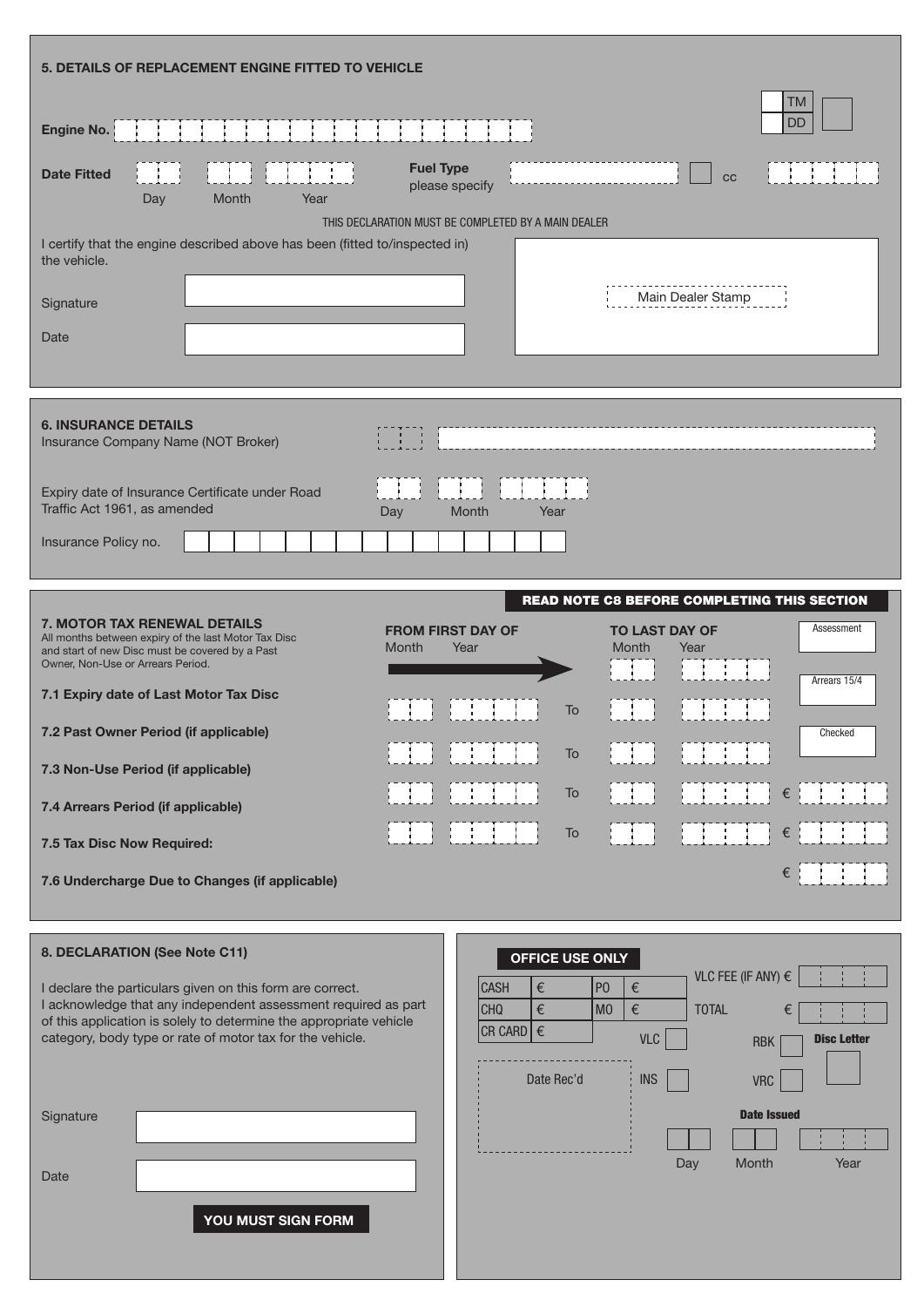| 9. CARD PAYMENT OPTION (See Note C9)      |  |  |  |  |  |                      |                        |  |             |  |            |  |                         |  |  |  |
|-------------------------------------------|--|--|--|--|--|----------------------|------------------------|--|-------------|--|------------|--|-------------------------|--|--|--|
| Vehicle Registration No.                  |  |  |  |  |  |                      | Card type: Master Card |  | Visa Credit |  | Visa Debit |  |                         |  |  |  |
| Card Account No.                          |  |  |  |  |  |                      |                        |  |             |  |            |  | <b>Card Expiry Date</b> |  |  |  |
| Cardholder's Name<br>Cardholder's Address |  |  |  |  |  |                      |                        |  |             |  |            |  |                         |  |  |  |
| Cardholder's Signature                    |  |  |  |  |  | Contact phone number |                        |  |             |  |            |  |                         |  |  |  |

# **NOTES**

# **Please contact your local Motor Tax Office if you need any assistance completing this form**

## **A When to use this form**

This form should be used when any of the following listed items have changed since the vehicle was last taxed. The form should be brought or posted to your local Motor Tax Office as soon as possible after the change has occurred.

- Your names (e.g. on marriage)<br>- Vehicle engine
- Vehicle engine<br>
Vehicle colour<br>
Seating capacity (large public service
- 
- Vehicle body type
- Seating capacity (large public service vehicles and youth or community buses only) Vehicle tax class

#### **B. When NOT to use this form**

Do NOT use this form to register changes of ownership of a vehicle. This should be done using either;

- Vehicles Registered BEFORE 1/1/93:
- **•** If sold PRIVATELY, a completed Change of Ownership form (RF200) AND the Registration (Log) Book should be brought/sent to your local Motor Tax Office.
- **•** If sold to a MOTOR DEALER, a completed Change of Ownership form (RF200) should be brought/sent to the Motor Tax Office and the Registration (Log) Book should be given to the Motor Dealer
	- Vehicles Registered ON OR AFTER 1/1/93:

If sold PRIVATELY, complete Part B of the Vehicle Licensing Certificate or New Owner Details on the Vehicle Registration Certificate and send to Driver and Vehicle Computer Services Division, Department of Transport, Tourism and Sport, Shannon Town Centre, Co. Clare. If sold to a MOTOR DEALER, complete Form RF105 (form is available from Motor Dealer) and send to

Driver and Vehicle Computer Services Division, Department of Transport, Tourism and Sport, Shannon Town Centre, Co. Clare. Give the Vehicle Licensing Certificate to the Motor Dealer.

#### **C. How to complete this form**

- **C1** You must complete Section 1. NOTE that Section 1 CANNOT be used to register a change 01 ownership of any kind see Note B above, Enter the name and address or the person in whose name the vehicle is to be Iicensed. If the vehicle is not being licensed in tile name of a person but rather a trader / registered company special attention is required to ensure that the company name and not the trading name is used. The company name must be the same as that stated on the company's certification of registration and will in most cases have "Limited" in the name. If the trader is not a registered company, the form must be completed and signed in the name of a person.
- **C2** Complete Section 2 if the colour of the vehicle has been changed. Tick the colour nearest to 1M new basic colour 01 the vehicle If the vehicle has a secondary colour, tick this also. If the car has more than two colours. tick the MULTICOLOURED box.
- **C3** Complete Section 3 if the body type of the vehicle has been changed. If the new body type is not listed in Section 3, write the body type in the box provided. A full list of body types is available from the Motor Tax Office.
- **C4** Complete Section 4 if you are changing the tax class or basis of assessment of the vehicle. Tick the tax class under which you want to tax the vehicle. You must provide all information for the selected tax class as requested in italics. If the required tax class is not listed, enter the tax class in the box marked Other. You must include all necessary documentation for the selected tax class with this application; **Goods:**
	- If the vehicle weighs more than 1,524kg, include a Weight Docket from an Authorised Weighbridge, with this application
	- If vehicle weighs less than 1,524kg, complete a Goods Only Declaration (RF111A) (available from the Motor Tax Office) and have it stamped at a Garda Station.

## **Exempt:**

- Include appropriate Certificate of Exemption (e.g., Certificate of Approval from the Revenue Commissioners for Disabled Driver/Passengers)
- **C5** Complete Section 5 if the engine in the vehicle has been changed. The engine number, cubic capacity and fuel type must be certified by a main dealer.
- **C6** Enter details of your Insurance cover in Section 6 Your Insurance must be current on the first day of the renewal period or the renewal date, whichever is later and the Insurance must be appropriate to the declared use of the vehicle.